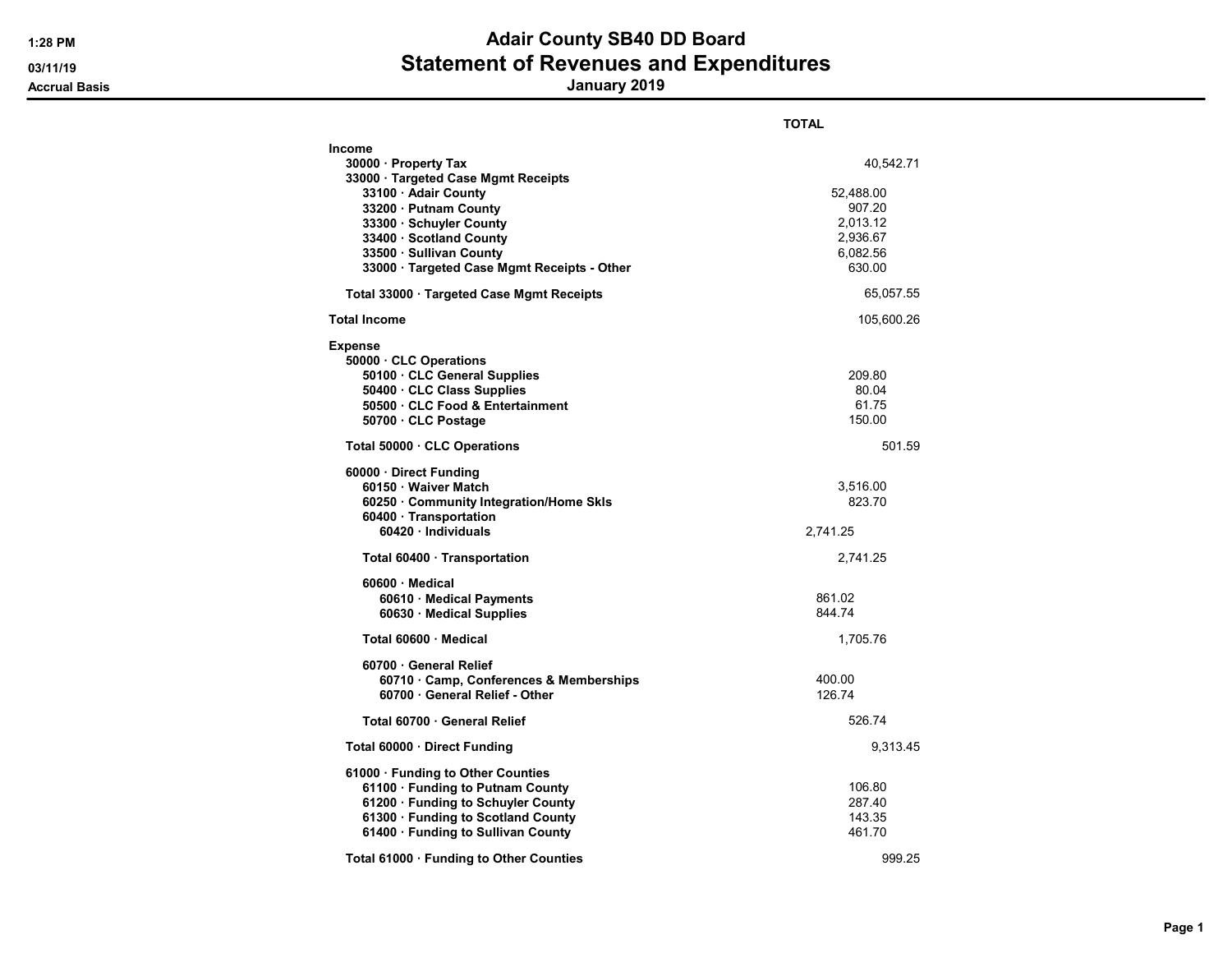|                                                                                                                                                                                                                       | TOTAL                                                          |
|-----------------------------------------------------------------------------------------------------------------------------------------------------------------------------------------------------------------------|----------------------------------------------------------------|
| 80000 · Programming - Indirect<br>81000 · Board Expense<br>84000 · Dues and Memberships<br>85000 · Employee Travel                                                                                                    | 179.60<br>2,729.95                                             |
| 70400 · TCM Admin Mileage<br>71150 · TCM Adair Mileage<br>72150 · TCM Putnam Mileage<br>73150 TCM Schuyler Mileage<br>74150 · TCM Scotland Mileage<br>75150 · TCM Sullivan Mileage<br>85000 · Employee Travel - Other | 2.18<br>824.06<br>38.70<br>327.00<br>103.01<br>463.80<br>52.29 |
| Total 85000 · Employee Travel                                                                                                                                                                                         | 1,811.04                                                       |
| 86000 · Insurance<br>86500 · Workers' Compensation                                                                                                                                                                    | 8,184.00                                                       |
| Total 86000 · Insurance                                                                                                                                                                                               | 8,184.00                                                       |
| 87000 · Office Expenses<br>87100 Office Supplies<br>87110 Office Supplies-Country Club<br>87120 Office Supplies-McPherson                                                                                             | 8.84<br>581.13                                                 |
| Total 87100 Office Supplies                                                                                                                                                                                           | 589.97                                                         |
| 87200 · Postage<br>87210 · Postage-General<br>87220 · Postage-TCM                                                                                                                                                     | 100.00<br>100.00                                               |
| Total 87200 · Postage                                                                                                                                                                                                 | 200.00                                                         |
| 87300 · Advertising/Marketing                                                                                                                                                                                         | 150.00                                                         |
| 87400 Copier<br>87420 · Copier-McPherson                                                                                                                                                                              | 1,235.56                                                       |
| Total 87400 · Copier                                                                                                                                                                                                  | 1,235.56                                                       |
| 87450 · Employee Retention/Appreciation<br>87700 · Building Maintenance<br>87710 Janitorial                                                                                                                           | 1,261.06                                                       |
| 87711 · Janitorial-Country Club<br>87712 Janitorial-McPherson                                                                                                                                                         | 610.85<br>1,289.30                                             |
| Total 87710 · Janitorial                                                                                                                                                                                              | 1,900.15                                                       |
| 87730 · Snow Removal<br>87731 · Snow Removal-Country Club<br>87732 · Snow Removal-McPherson                                                                                                                           | 95.00<br>110.00                                                |
| Total 87730 · Snow Removal                                                                                                                                                                                            | 205.00                                                         |
| Total 87700 · Building Maintenance                                                                                                                                                                                    | 2,105.15                                                       |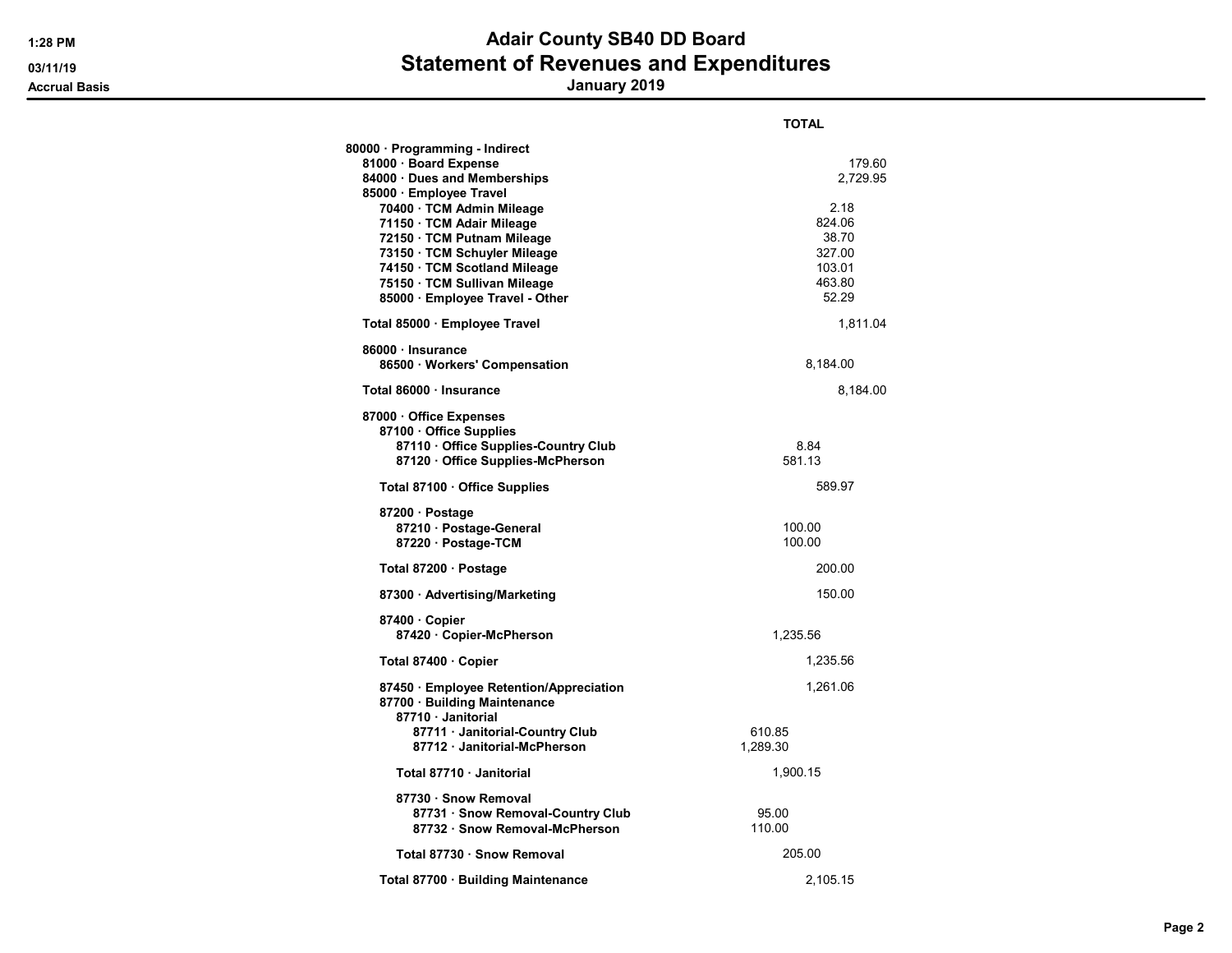|                                                                                                                                                                                                                                                                                                                                         | TOTAL                                                                                                               |
|-----------------------------------------------------------------------------------------------------------------------------------------------------------------------------------------------------------------------------------------------------------------------------------------------------------------------------------------|---------------------------------------------------------------------------------------------------------------------|
| 87800 · Software & Technology<br>87820 · Soft & Tech-McPherson<br>87800 · Software & Technology - Other                                                                                                                                                                                                                                 | 9.99<br>2,900.00                                                                                                    |
| Total 87800 · Software & Technology                                                                                                                                                                                                                                                                                                     | 2,909.99                                                                                                            |
| Total 87000 · Office Expenses                                                                                                                                                                                                                                                                                                           | 8,451.73                                                                                                            |
| 87500 · Personnel<br>51000 CLC Personnel<br>51100 · CLC Center Salary Expense                                                                                                                                                                                                                                                           | 5,533.58                                                                                                            |
| Total 51000 · CLC Personnel                                                                                                                                                                                                                                                                                                             | 5,533.58                                                                                                            |
| 66000 · Payroll Expenses<br>66500 · Salary Sick<br>66700 · Salary Vacation<br>66000 · Payroll Expenses - Other                                                                                                                                                                                                                          | 3,073.66<br>2,350.12<br>5,670.93                                                                                    |
| Total 66000 · Payroll Expenses                                                                                                                                                                                                                                                                                                          | 11,094.71                                                                                                           |
| 70300 · TCM Admin Salary<br>71110 · TCM Adair Salary Expense<br>71115 · TCM Adair Overtime<br>72110 · TCM Putnam Salary Expense<br>73110 · TCM Schuyler Salary Expense<br>74110 · TCM Scotland Salary Expense<br>75110 · TCM Sullivan Salary Expense<br>87510 · Salary Expense<br>87540 · Employee Benefits<br>87550 · Unemployment Tax | 11,290.26<br>26,168.29<br>15.57<br>1,598.37<br>2,618.48<br>1,010.27<br>4,572.97<br>11,221.36<br>22,594.19<br>103.95 |
| Total 87500 · Personnel                                                                                                                                                                                                                                                                                                                 | 97,822.00                                                                                                           |
| 88500 · Training<br>76000 · TCM Training                                                                                                                                                                                                                                                                                                | 201.54                                                                                                              |
| Total 88500 · Training                                                                                                                                                                                                                                                                                                                  | 201.54                                                                                                              |
| 89000 Utilities<br>89100 · Electricity<br>89110 · Electricity-Country Club<br>89130 · Electricity-314 E McPherson                                                                                                                                                                                                                       | 180.53<br>322.18                                                                                                    |
| Total 89100 · Electricity                                                                                                                                                                                                                                                                                                               | 502.71                                                                                                              |
| $89200 \cdot Gas$<br>89220 Gas-McPherson                                                                                                                                                                                                                                                                                                | 108.24                                                                                                              |
| Total $89200 \cdot Gas$                                                                                                                                                                                                                                                                                                                 | 108.24                                                                                                              |